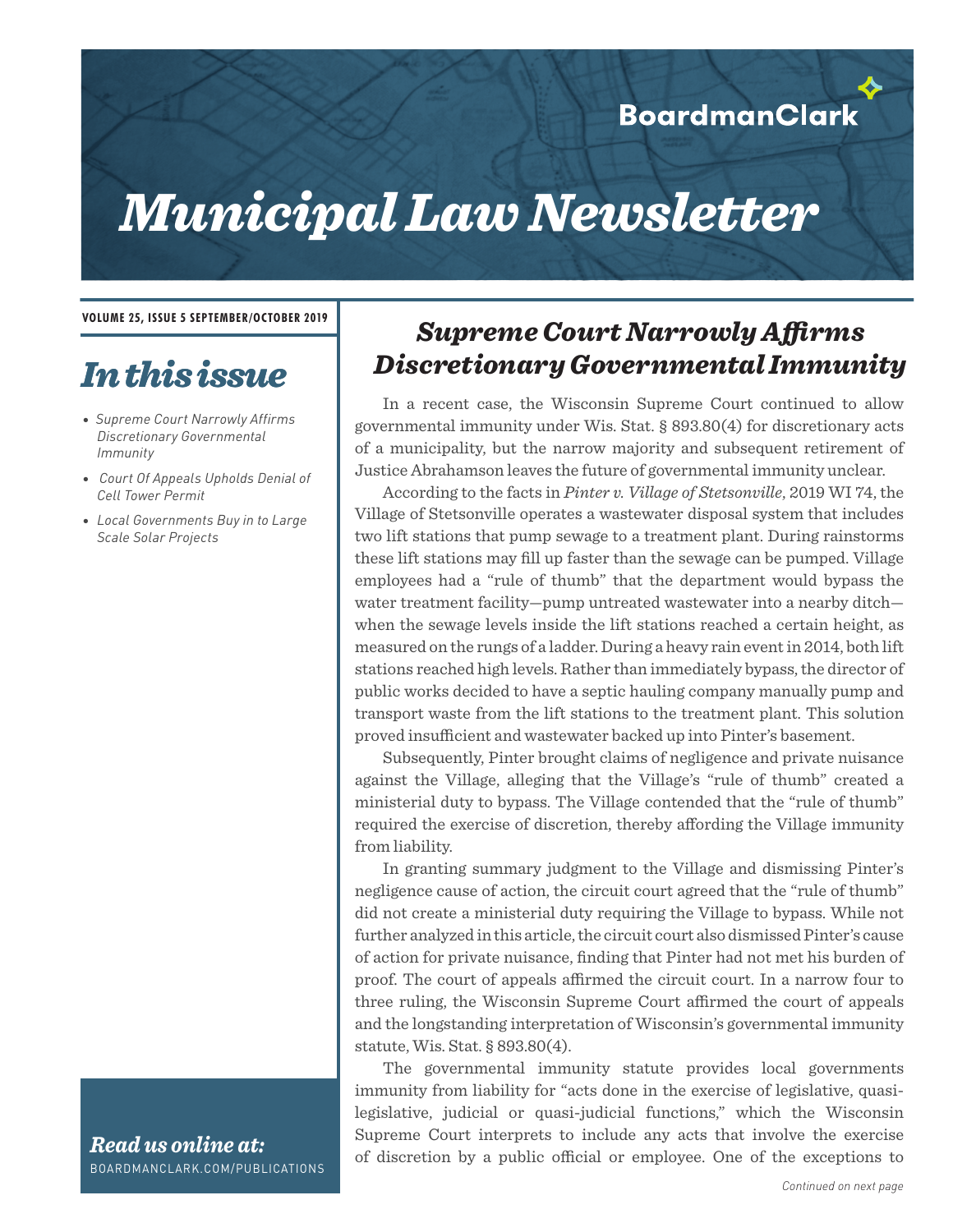#### *Court Of Appeals Upholds Denial of Cell Tower Permit*

In a recent case, *Eco-Site, LLC v. Town of Cedarburg*, 2019 WI App 42, the Wisconsin Court of Appeals upheld a municipality's decision to deny a permit to Eco-Site, LLC, a wireless infrastructure provider seeking permission to construct a cell tower on private, rural land. In doing so, the court clarified the scope of the limits placed on municipal regulatory authority by Wis. Stat. § 66.0404, which prohibits a municipality from denying a cell tower permit "based solely on aesthetic concerns."

Eco-Site sought a permit from the Town of Cedarburg to construct a 120-foot metal monopole cell tower, along with a supporting 5600 square foot structure, on a horse farm located in the Town's A-1 agricultural zoning district (but surrounded by residential uses). Under the Town's ordinances, the permit could not be granted unless certain conditions were met, including that the tower be "[c]ompatible with adjacent land"—i.e., that "[t]he uses, values and enjoyment of other Town property in the neighborhood for purposes already permitted shall be in no foreseeable manner substantially impaired or diminished by the establishment, maintenance or operation" of the cell tower. After much discussion, the Town Board denied Eco-Site's permit application on a number of grounds, including failure to meet the ordinance's compatibility requirement.

Eco-Site sued the Town, making two primary arguments: (1) that the Town's determination that the tower was incompatible with adjacent land was a misapplication of its own ordinances; and (2) that the Town's decision was based solely on aesthetic concerns in violation of Wis. Stat.  $§ 66.0404(4)(g)$ . Both arguments failed.

The court held that the Town's conclusion that the proposed tower would be incompatible with neighboring land uses was reasonable, noting that the Town had placed the property and adjacent land in agricultural and residential districts in an effort to keep the area rustic, rural, and populated and that "[t]his intended use and lifestyle are clearly at odds with, and would be thwarted by, the introduction of a 120-foot tall telecommunications *Continued on page 3*

#### **Supreme Court Narrowly Affirms Discretionary Governmental Immunity**

*Continued from front page*

governmental immunity is where a duty is "ministerial." A duty is ministerial when the duty is absolute, certain and imperative, involving merely the performance of a specific task and the law specifies the mode of performance with such certainty that nothing remains for judgment or discretion.

Outside of defending existing jurisprudence, the majority opinion finding that the Village was immune from liability for a discretionary act is not particularly notable. The majority noted that the "rule of thumb" was an oral policy, subject to mixed interpretations, and, at best, indicated a signal to "do something." The majority cited DNR regulations that prohibited a bypass unless a municipality can demonstrate that (1) the bypass was unavoidable to prevent loss of life, personal injury, or severe property damage; (2) there were no feasible alternatives; and (3) the bypass was reported to the DNR by the municipality. The majority opined that both the first and second conditions require an exercise of discretion, inferring that the "rule of thumb" could not abrogate the municipality's obligation to consider multiple situational factors in a decision to bypass.

The dissenting opinion, written by Justice Dallet and joined by justices R.G. Bradley and Kelly, advocated abrogating the Court's jurisprudence and "return[ing] to the plain text of § 893.80(4)." Under the dissent's interpretation, governmental immunity would only apply for agents or employees of a governmental entity "who are engaged in an act that, in some sense or degree, resembles making laws or exercising judgments related to government business." Applying this interpretation to the facts, the dissent argued that the Village is not entitled to governmental immunity because the Village employees "were not making any laws or exercising any judgments related to government business" nor were they "making balanced policy decisions for wastewater management on behalf of the Village for which the protection of immunity was intended." (Emphasis added.)

In response, the majority warned that "adopting the dissent's reasoning would effectively pull the rug out from under municipalities … that have managed their affairs relying upon our decades-old interpretation of the governmental immunity statute." (Internal quotations omitted.) Consequently, while the law of local governmental immunity remains unchanged, this case serves as the canary in the coal mine for the existing interpretation of governmental immunity.

*— Jared W. Smith*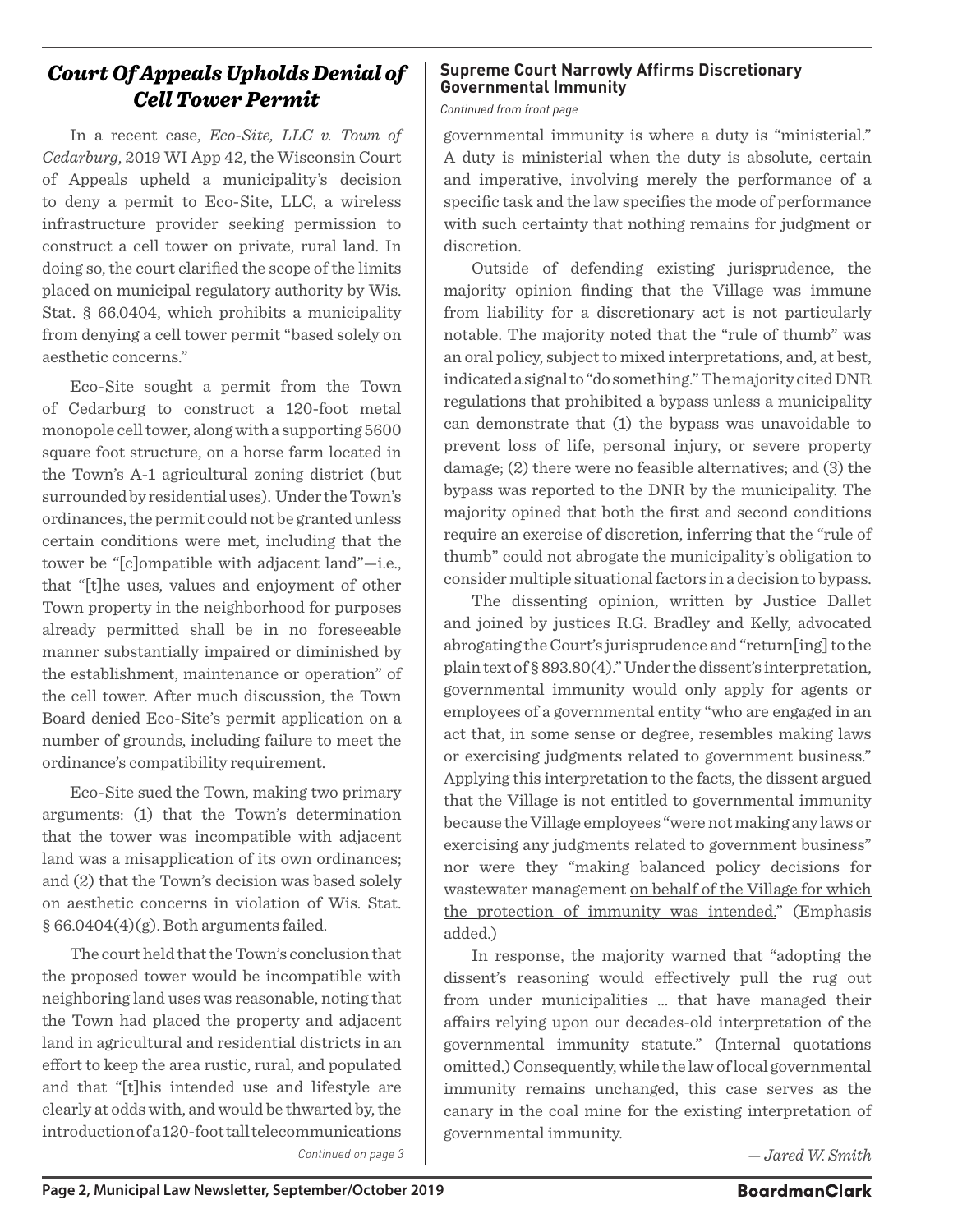#### *Local Governments Buy in to Large Scale Solar Projects*

The City of Middleton and Middleton-Cross Plains Area School District are the first two local governmental units to purchase solar energy under a new large scale renewable energy tariff developed by Madison Gas & Electric (MGE). Known as the "Renewable Energy Rider" (RER), the MGE tariff allows large customers with multiple facilities to purchase renewable energy under separate power purchase agreements (PPAs) from dedicated facilities located nearby.

The Middleton PPAs were approved by the Public Service Commission of Wisconsin (PSCW) on July 25, 2019. Other local governments, including Dane County and the City of Madison, are expected to follow suit by seeking PSCW approval of similar PPAs with MGE under the RER in the coming months.

In contrast to existing roof top and community or shared solar programs, which have become wide spread in utility territory throughout Wisconsin largely to serve residential customers, the RER tariff allows utilities to design lower cost, large scale renewable energy projects without creating cross-subsidies that potentially increase energy costs for other non-tariff customers.

The Middleton project, for example, will generate 1.5 megawatts of solar power for the city and school district on property owned by the City of Middleton located near the Middleton airport. The Dane County project, which was formally approved by the county in early September, will generate 9 megawatts of solar power on land leased by MGE at the Dane County Regional Airport. The facility is expected to produce about 40% of the county's energy needs.

The RER tariff enables local governments otherwise unable to take advantage of federal tax credits to directly finance dedicated renewable energy generation. Rather than issuing bonds or working with third party developers, local governments enter into long term PPAs with their utilities at a fixed price and offset their energy purchases under standard tariff rates. Excess energy generated by the resource, as well as associated capacity, are compensated by the utility at market rates. Because the RER allows multiple meters to be aggregated under the PPA, eligible customers are not restricted by the size of individual buildings, meaning that the projects can be scaled up.

The PSCW first approved MGE's program in 2017 for up to 25 megawatts. Since then, the PSCW has approved 150 MW RER programs for both We Energies and Alliant Energy. Hence it is likely that an increasing number of local governments will be able to develop costeffective renewable energy resources and meet clean energy goals in partnership with their incumbent utilities. *— Richard A. Heinemann*

#### **Court Of Appeals Upholds Denial of Cell Tower Permit**

*Continued from page 2*

tower with its substantial related structure and fencing." In addition, the court concluded that the neighboring homeowners' concerns about the negative effect the cell tower would have on their property values fairly related to the residents' "uses, values and enjoyment" of their property and therefore to the compatibility factor set out in the ordinance.

Eco-Site also argued that that the Town's denial of its permit application on the basis of incompatibility, lost property values, and the effect on the public health, safety, and general welfare amounted to a denial based solely on aesthetics in contravention of Wis. Stat. § 66.0404. Eco-Site pointed to numerous comments during the discussion of each ordinance factor that related to the visual impact of the tower. The court acknowledged that the Town Board made comments regarding aesthetics, but concluded that Wis. Stat. § 66.0404(4)(g) only prohibits a denial of a cell tower siting permit if that denial is based "solely" on aesthetic concerns. Because the Board's decision that the tower did not meet the ordinance's incompatibility standard was also based on the impact of the tower on the uses and lifestyle for which the neighborhood was zoned and the economic impact on neighboring property values, it was not a denial based "solely" on aesthetic concerns.

This decision is an important one for municipalities looking to exercise their right to regulate the siting of cell towers within municipal limits. Municipalities should carefully consider the standards set out in local ordinances for the granting of cell tower permits to ensure that they incorporate factors that are not purely aesthetic (e.g., effect on property values and impact on the uses and enjoyment of nearby property), and should be sure to carefully document that the basis for denial of a permit includes non-aesthetic factors.

*— Julia K. Potter*